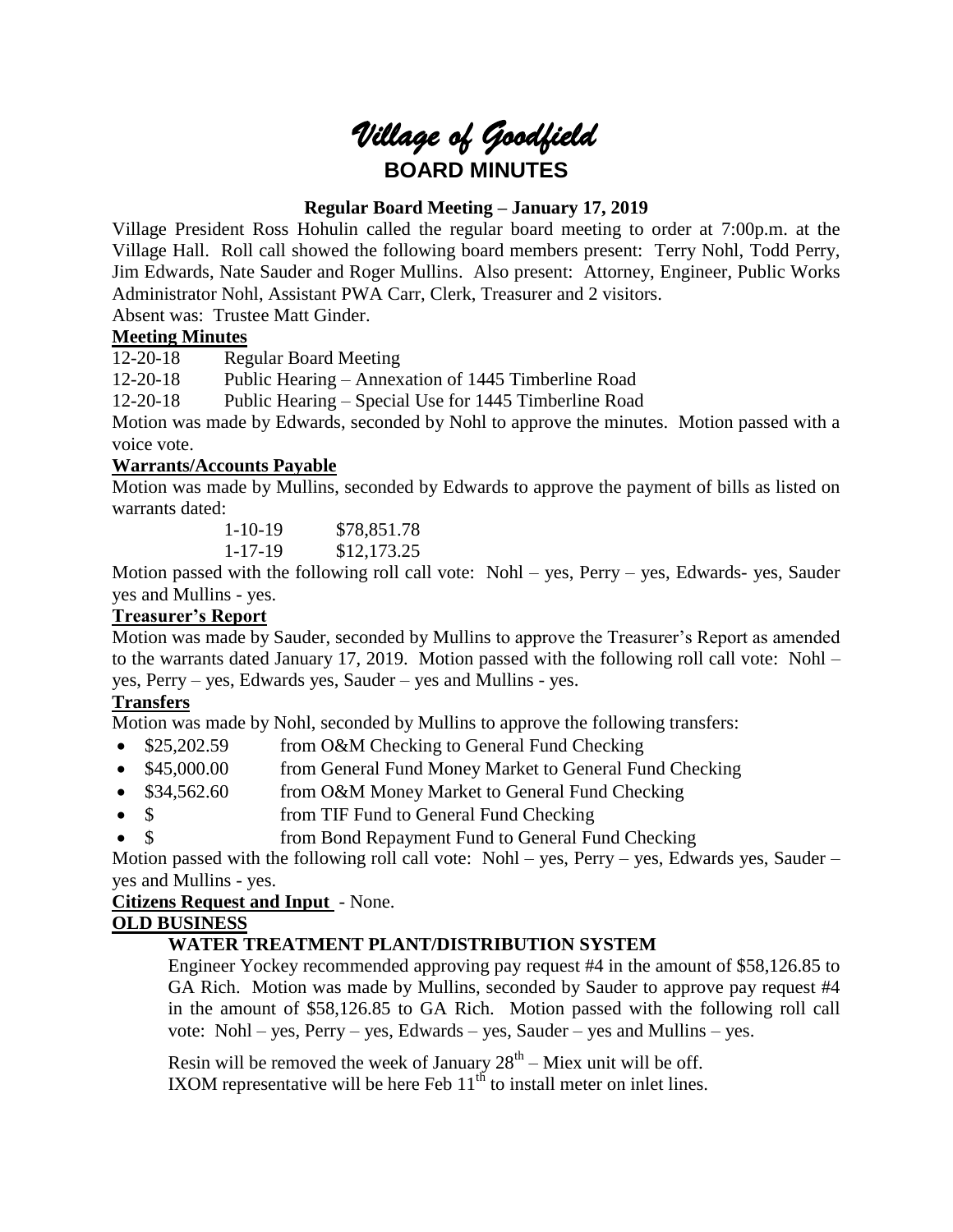#### **SEWER TREATMENT PLANT/COLLECTION SYSTEM**

Nothing discussed.

**Payment of outstanding invoices upon request of Village Engineer**

There were no outstanding invoices.

**Comprehensive Plan/Mile and a half radius map**

Nothing discussed.

**Barn III Dinner Theater**

Nothing discussed.

# **Website Update**

Trustee Nate Sauder is still working on the website update.

**Adopt International Commercial Building Code**

Nothing discussed.

#### **Alley between Thomas/Zobrist**

Attorney Gronewold gave drafts of easement and ordinance to Engineer Yockey and PWA Nohl for review. Josh will get the easement to Mike Zobrist for signature or approve at the February Board Meeting contingent upon it being signed.

#### **Timberline Watermain Extension Update**

Nothing discussed.

#### **Ingress/Egress Easement for Sanitary Sewer Trunk Main**

Nothing discussed.

#### **Tax Increment Financing Review**

Nothing discussed.

#### **Consolidated Election**

Consolidated Election is April 2, 2019.

#### **Solar Energy Code**

Nothing discussed.

## **Village Hall Sign**

PWA Nohl is still working on getting prices for the sign.

# **Police Protection**

Chief Brad Potts was in attendance. He informed the Board that Woodcom is going to Starcom. New portable radios will cost \$7160.25 each there will be a monthly access fee of \$36 per portable. Deer Creek is asking for a 9% increase due to the portables and access fees. We need to decide how many portables are needed. Chief Potts thought 2 or 3 portables. Also a Deer Creek Board member heard Goodfield wants to go on their own and start their own police department. Deer Creek would like to know what our intentions are. Chief Potts strongly suggests that 2 or 3 Goodfield Trustees attend Deer Creek Committee meetings on February 18<sup>th</sup>.

## **Audit Contract**

Treasurer is still working on getting prices. The consensus of the Board is to put it out for bids for a one year term.

# **Alcoholic Beverage and Liquor Control Ordinance Amendment – Sec. 16.149 and 16.109**

Motion was made by Edwards, seconded by Sauder to approve **Ordinance #19-01,** an Ordinance amending Chapter 16, Article I, Section 16.149 of the Village Code,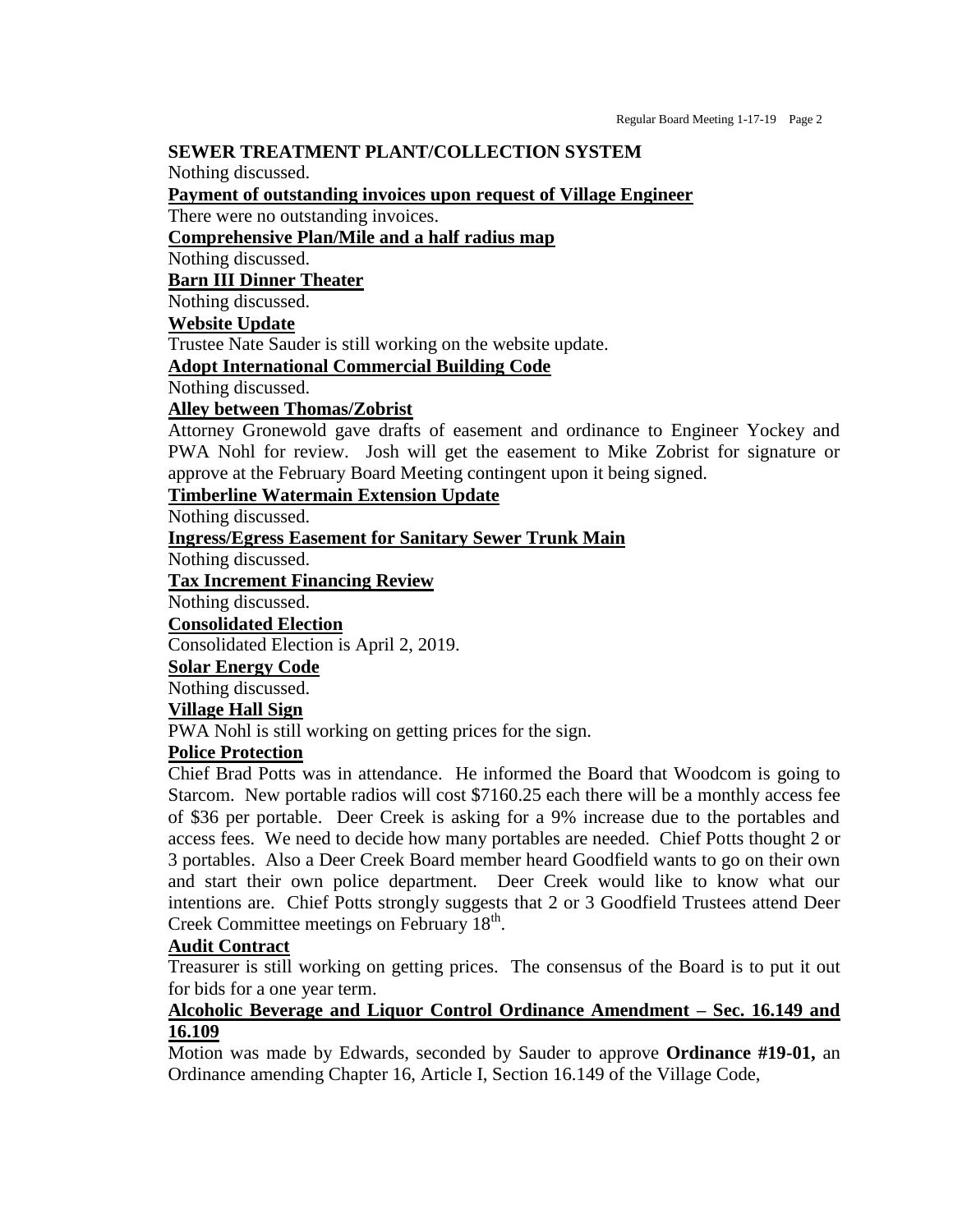concerning Alcoholic Beverage and Liquor Control. Motion passed with the following roll call vote: Nohl – yes, Perry – yes, Edwards – yes, Sauder – yes and Mullins - yes.

Motion was made by Nohl, seconded by Edwards to approve **Ordinance #19-02**, an Ordinance amending Chapter 16, Article I, Section 16.109 of the Village Code, concerning Alcoholic Beverage and Liquor Control. Motion passed with the following roll call vote: Nohl – yes, Perry – yes, Edwards – yes, Sauder – yes and Mullins - yes.

# **Raymond & Cleveland Street ROW**

Prior to the Village of Goodfield incorporating Cleveland Street Right of Way was 66 feet and Raymond Street Right of Way was 60 feet. In 1930 there was a petition from residents asking to change the right of way to 40 feet by taking 13 feet off each side. That made Cleveland Street 40 foot right of way, but because Raymond Street was only 60 feet by taking 13 feet off each side made it 34 feet. Because the intent of the petition was that both streets Right of Ways be 40 feet the Village will discuss with the property owners to see if the Right of Way can be made 40 feet.

### **Goodfield Crossing Drainage Issue**

Nothing discussed.

**NEW BUSINESS**

#### **VH Storm Sewer Bids**

The Village Hall storm sewer will be necessary if the Village expands the Village Hall.

There were 11 bids on this project. Low bid was Mueser Construction out of Paxton, IL for \$28,201.28. Engineer Yockey recommended to award bid to lowest bidder. Motion was made by Edwards, seconded by Nohl to accept low bid of \$28,201.28 to Meuser Construction. Motion passed with the following roll call vote: Nohl – yes, Perry – yes, Edwards – yes, Sauder – yes and Mullins - yes.

# **Liquor License Request from Barn III**

Motion was made by Edwards, seconded by Nohl to approve a Class B liquor license requested by Barn III commencing 1/17/19 and expiring April 30, 2019 as recommended by Liquor Commissioner. Motion passed with the following roll call vote: Nohl – yes, Perry – yes, Edwards – yes, Sauder – yes and Mullins - yes.

#### **Garage Addition**

Nothing discussed.

## **IL Rural Water Association Conference Feb. 19-21**

Josh Nohl and Mike Carr will be attending the Illinois Rural Water Association Conference February 19-21.

#### **Sewer Main Easement – Dr. Merheb & Barn III**

Engineer Yockey brought Barn III easement plat to be recorded once Attorney Gronewold gets easements prepared and signed.

PWA Nohl is writing a letter to Dr. Merheb regarding a possible easement on his property.

#### **Schedule Committee Meetings**

A Police/Health, Safety & Maintenance Committee will be set for January 24, 2019 at 6:00p.m. The agenda for the meeting is to discuss the Police Contract.

#### **Municipal Calendar**

Statement of Economic Interest Filers must be sent to Woodford County by February 1st.